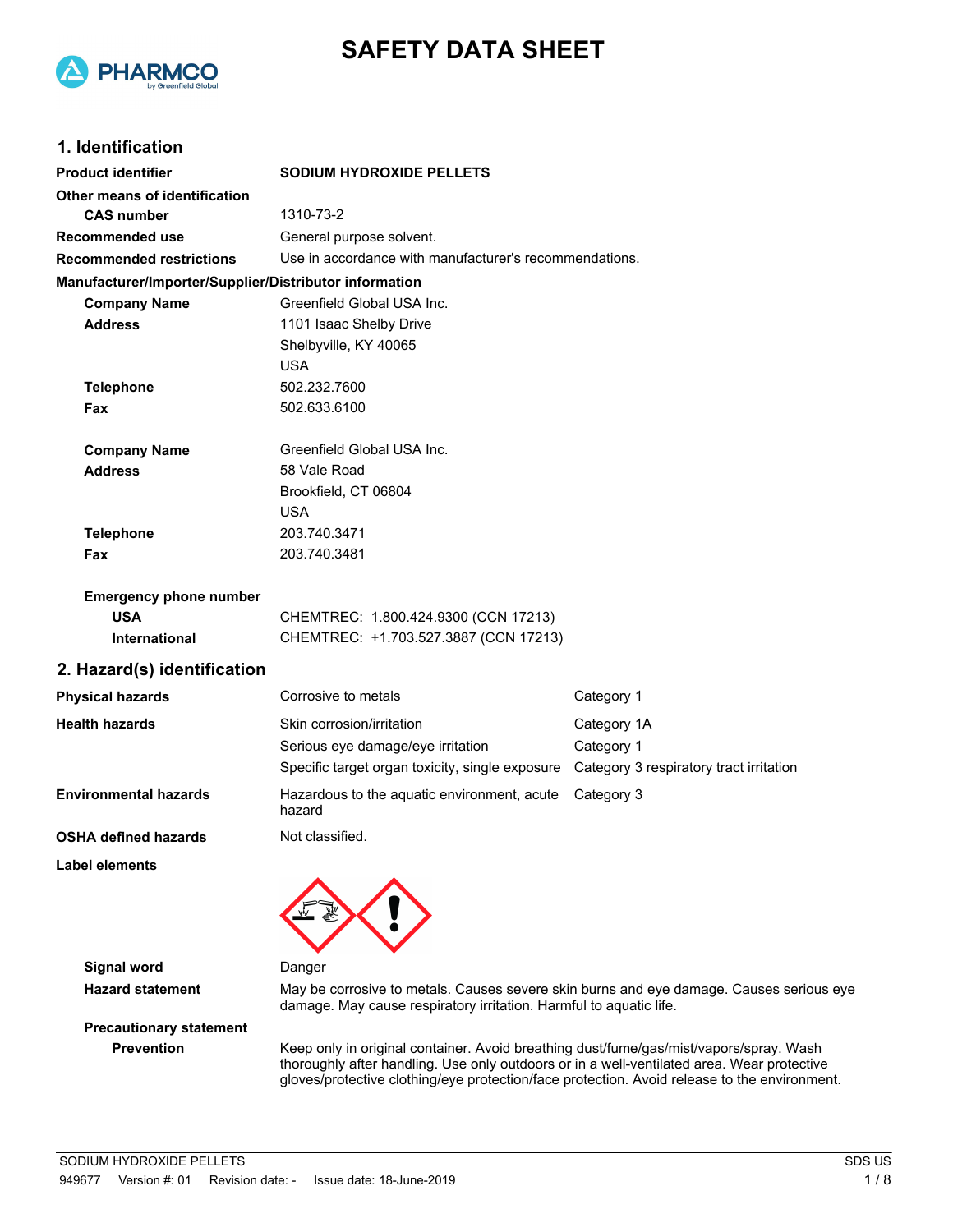| <b>Response</b>                              | If swallowed: Rinse mouth. Do NOT induce vomiting. If on skin (or hair): Take off immediately all<br>contaminated clothing. Rinse skin with water/shower. Wash contaminated clothing before reuse. If<br>inhaled: Remove person to fresh air and keep comfortable for breathing. Immediately call a<br>poison center/doctor. If in eyes: Rinse cautiously with water for several minutes. Remove contact<br>lenses, if present and easy to do. Continue rinsing. Absorb spillage to prevent material damage. |
|----------------------------------------------|--------------------------------------------------------------------------------------------------------------------------------------------------------------------------------------------------------------------------------------------------------------------------------------------------------------------------------------------------------------------------------------------------------------------------------------------------------------------------------------------------------------|
| <b>Storage</b>                               | Store in a well-ventilated place. Keep container tightly closed. Store locked up. Store in corrosive<br>resistant container with a resistant inner liner.                                                                                                                                                                                                                                                                                                                                                    |
| <b>Disposal</b>                              | Dispose of contents/container in accordance with local/regional/national/international regulations.                                                                                                                                                                                                                                                                                                                                                                                                          |
| Hazard(s) not otherwise<br>classified (HNOC) | None known.                                                                                                                                                                                                                                                                                                                                                                                                                                                                                                  |
| Supplemental information                     | None.                                                                                                                                                                                                                                                                                                                                                                                                                                                                                                        |

### **3. Composition/information on ingredients**

**Substances**

| <b>Chemical name</b>                                                                                            | Common name and<br>synonyms                                                                                                                                                                                                                                                                                           | <b>CAS number</b> | %    |
|-----------------------------------------------------------------------------------------------------------------|-----------------------------------------------------------------------------------------------------------------------------------------------------------------------------------------------------------------------------------------------------------------------------------------------------------------------|-------------------|------|
| Sodium Hydroxide                                                                                                |                                                                                                                                                                                                                                                                                                                       | 1310-73-2         | > 97 |
| <b>Composition comments</b>                                                                                     | All concentrations are in percent by weight unless otherwise indicated.                                                                                                                                                                                                                                               |                   |      |
| 4. First-aid measures                                                                                           |                                                                                                                                                                                                                                                                                                                       |                   |      |
| <b>Inhalation</b>                                                                                               | Remove victim to fresh air and keep at rest in a position comfortable for breathing. Call a poison<br>center or doctor/physician if you feel unwell.                                                                                                                                                                  |                   |      |
| <b>Skin contact</b>                                                                                             | Take off immediately all contaminated clothing. Rinse skin with water/shower. Call a physician or<br>poison control center immediately. Chemical burns must be treated by a physician. Wash<br>contaminated clothing before reuse.                                                                                    |                   |      |
| Eye contact                                                                                                     | Immediately flush eyes with plenty of water for at least 15 minutes. Remove contact lenses, if<br>present and easy to do. Continue rinsing. Call a physician or poison control center immediately.                                                                                                                    |                   |      |
| Ingestion                                                                                                       | Call a physician or poison control center immediately. Rinse mouth. Do not induce vomiting. If<br>vomiting occurs, keep head low so that stomach content doesn't get into the lungs.                                                                                                                                  |                   |      |
| <b>Most important</b><br>symptoms/effects, acute and<br>delayed                                                 | Burning pain and severe corrosive skin damage. Causes serious eye damage. Symptoms may<br>include stinging, tearing, redness, swelling, and blurred vision. Permanent eye damage including<br>blindness could result. May cause respiratory irritation.                                                               |                   |      |
| Indication of immediate<br>medical attention and special<br>treatment needed                                    | Provide general supportive measures and treat symptomatically. Chemical burns: Flush with water<br>immediately. While flushing, remove clothes which do not adhere to affected area. Call an<br>ambulance. Continue flushing during transport to hospital. Keep victim under observation.<br>Symptoms may be delayed. |                   |      |
| <b>General information</b>                                                                                      | If you feel unwell, seek medical advice (show the label where possible). Ensure that medical<br>personnel are aware of the material(s) involved, and take precautions to protect themselves.                                                                                                                          |                   |      |
| 5. Fire-fighting measures                                                                                       |                                                                                                                                                                                                                                                                                                                       |                   |      |
| Suitable extinguishing media                                                                                    | The product is non-combustible.                                                                                                                                                                                                                                                                                       |                   |      |
| Unsuitable extinguishing<br>media                                                                               | Use fire-extinguishing media appropriate for surrounding materials.                                                                                                                                                                                                                                                   |                   |      |
| Specific hazards arising from<br>the chemical                                                                   | Contact with metals may evolve flammable hydrogen gas.                                                                                                                                                                                                                                                                |                   |      |
| the contract of the contract of the contract of the contract of the contract of the contract of the contract of | Only a contributed back this component is a could full month of the collection model by the                                                                                                                                                                                                                           |                   |      |

**Special protective equipment** Self-contained breathing apparatus and full protective clothing must be worn in case of fire. **and precautions for firefighters Fire fighting** Use water spray to cool unopened containers. **equipment/instructions**

**Specific methods** Use standard firefighting procedures and consider the hazards of other involved materials.

### **6. Accidental release measures**

Keep unnecessary personnel away. Keep people away from and upwind of spill/leak. Wear appropriate protective equipment and clothing during clean-up. Do not touch damaged containers or spilled material unless wearing appropriate protective clothing. Ensure adequate ventilation. Local authorities should be advised if significant spillages cannot be contained. For personal protection, see section 8 of the SDS. **Personal precautions, protective equipment and emergency procedures**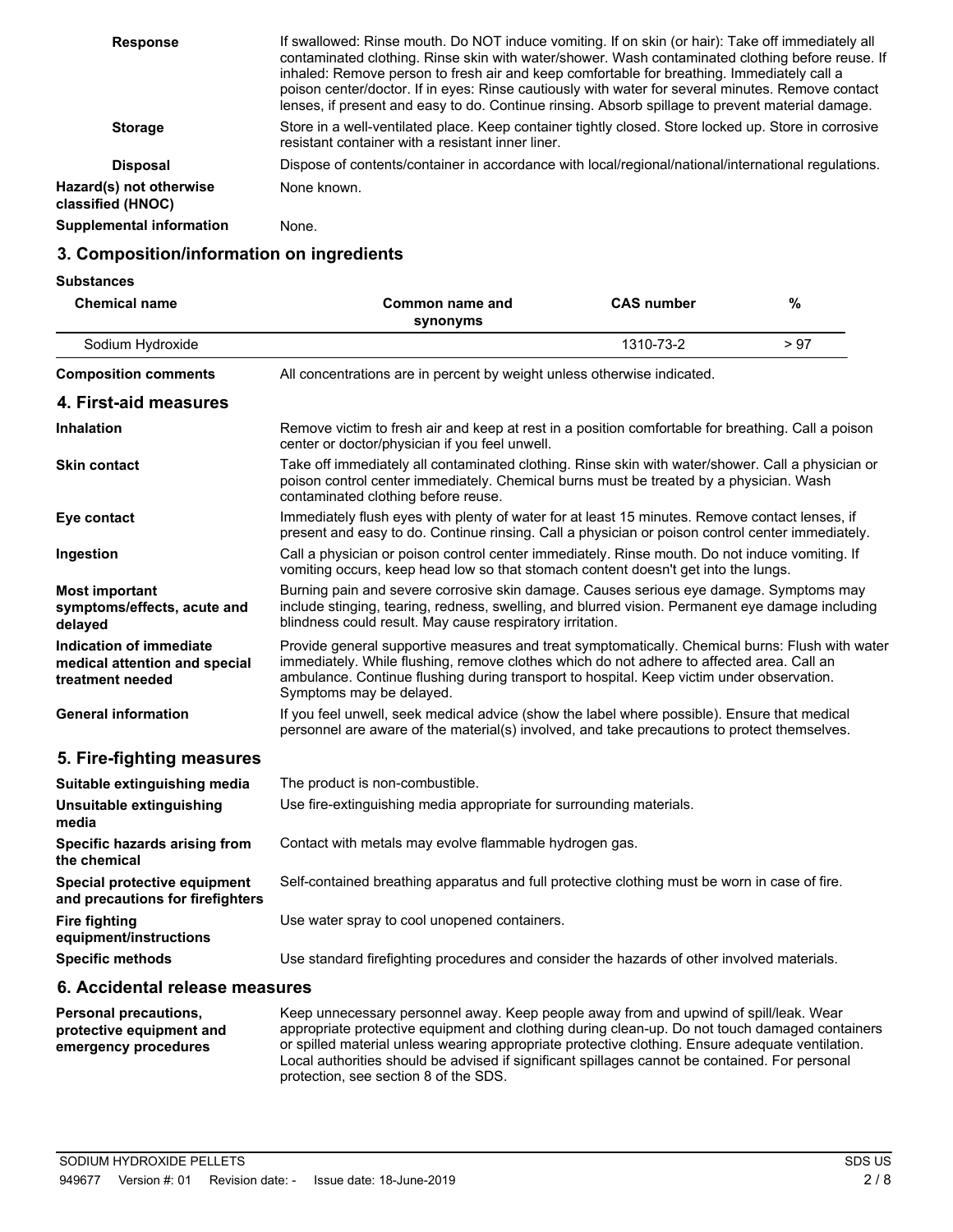| <b>Methods and materials for</b><br>containment and cleaning up | Prevent entry into waterways, sewer, basements or confined areas.                                                                                                                                                                                                                                                                                           |  |
|-----------------------------------------------------------------|-------------------------------------------------------------------------------------------------------------------------------------------------------------------------------------------------------------------------------------------------------------------------------------------------------------------------------------------------------------|--|
|                                                                 | Large Spills: Stop the flow of material, if this is without risk. Dike the spilled material, where this is<br>possible. Absorb spillage to prevent material damage. Absorb in vermiculite, dry sand or earth and<br>place into containers. Following product recovery, flush area with water.                                                               |  |
|                                                                 | Small Spills: Wipe up with absorbent material (e.g. cloth, fleece). Clean surface thoroughly to<br>remove residual contamination.                                                                                                                                                                                                                           |  |
| <b>Environmental precautions</b>                                | Never return spills to original containers for re-use. For waste disposal, see section 13 of the SDS.<br>Avoid release to the environment. Inform appropriate managerial or supervisory personnel of all<br>environmental releases. Prevent further leakage or spillage if safe to do so. Avoid discharge into<br>drains, water courses or onto the ground. |  |
| 7. Handling and storage                                         |                                                                                                                                                                                                                                                                                                                                                             |  |
| <b>Precautions for safe handling</b>                            | Do not get in eyes, on skin, or on clothing. Avoid prolonged exposure. Provide adequate<br>ventilation. Wear appropriate personal protective equipment. Avoid release to the environment.<br>Observe good industrial hygiene practices.                                                                                                                     |  |
| Conditions for safe storage,<br>including any incompatibilities | Store locked up. Store in a cool, dry place out of direct sunlight. Store in corrosive resistant<br>container with a resistant inner liner. Store in tightly closed container. Keep only in the original                                                                                                                                                    |  |

container. Store away from incompatible materials (see Section 10 of the SDS).

# **8. Exposure controls/personal protection**

### **Occupational exposure limits**

### **US. OSHA Table Z-1 Limits for Air Contaminants (29 CFR 1910.1000)**

| <b>Material</b>                             | Type                                                                      | Value                                                                                                                                                                                                                                                                                                                                                                                                |  |
|---------------------------------------------|---------------------------------------------------------------------------|------------------------------------------------------------------------------------------------------------------------------------------------------------------------------------------------------------------------------------------------------------------------------------------------------------------------------------------------------------------------------------------------------|--|
| Sodium Hydroxide (CAS<br>1310-73-2)         | PEL                                                                       | $2$ mg/m $3$                                                                                                                                                                                                                                                                                                                                                                                         |  |
| <b>US. ACGIH Threshold Limit Values</b>     |                                                                           |                                                                                                                                                                                                                                                                                                                                                                                                      |  |
| <b>Material</b>                             | <b>Type</b>                                                               | <b>Value</b>                                                                                                                                                                                                                                                                                                                                                                                         |  |
| Sodium Hydroxide (CAS<br>1310-73-2)         | Ceiling                                                                   | $2$ mg/m $3$                                                                                                                                                                                                                                                                                                                                                                                         |  |
| US. NIOSH: Pocket Guide to Chemical Hazards |                                                                           |                                                                                                                                                                                                                                                                                                                                                                                                      |  |
| <b>Material</b>                             | <b>Type</b>                                                               | Value                                                                                                                                                                                                                                                                                                                                                                                                |  |
| Sodium Hydroxide (CAS<br>1310-73-2)         | Ceiling                                                                   | $2$ mg/m $3$                                                                                                                                                                                                                                                                                                                                                                                         |  |
| <b>Biological limit values</b>              | No biological exposure limits noted for the ingredient(s).                |                                                                                                                                                                                                                                                                                                                                                                                                      |  |
| Appropriate engineering<br>controls         | shower must be available when handling this product.                      | Good general ventilation should be used. Ventilation rates should be matched to conditions. If<br>applicable, use process enclosures, local exhaust ventilation, or other engineering controls to<br>maintain airborne levels below recommended exposure limits. If exposure limits have not been<br>established, maintain airborne levels to an acceptable level. Eye wash facilities and emergency |  |
|                                             | Individual protection measures, such as personal protective equipment     |                                                                                                                                                                                                                                                                                                                                                                                                      |  |
| <b>Eye/face protection</b>                  | Wear chemical goggles and face shield.                                    |                                                                                                                                                                                                                                                                                                                                                                                                      |  |
| <b>Skin protection</b>                      |                                                                           |                                                                                                                                                                                                                                                                                                                                                                                                      |  |
| <b>Hand protection</b>                      |                                                                           | Wear appropriate chemical resistant gloves. Nitrile, butyl rubber or neoprene gloves are<br>recommended. Be aware that the liquid may penetrate the gloves. Frequent change is advisable.                                                                                                                                                                                                            |  |
| <b>Skin protection</b>                      |                                                                           |                                                                                                                                                                                                                                                                                                                                                                                                      |  |
| Other                                       | Wear appropriate chemical resistant clothing.                             |                                                                                                                                                                                                                                                                                                                                                                                                      |  |
| <b>Respiratory protection</b>               | In case of insufficient ventilation, wear suitable respiratory equipment. |                                                                                                                                                                                                                                                                                                                                                                                                      |  |
| <b>Thermal hazards</b>                      | Wear appropriate thermal protective clothing, when necessary.             |                                                                                                                                                                                                                                                                                                                                                                                                      |  |
| General hygiene<br>considerations           | equipment to remove contaminants.                                         | Always observe good personal hygiene measures, such as washing after handling the material<br>and before eating, drinking, and/or smoking. Routinely wash work clothing and protective                                                                                                                                                                                                               |  |
|                                             | the company of the company of the company                                 |                                                                                                                                                                                                                                                                                                                                                                                                      |  |

### **9. Physical and chemical properties**

### **Appearance**

| <b>Physical state</b> | Solid.   |
|-----------------------|----------|
| Form                  | Pellets. |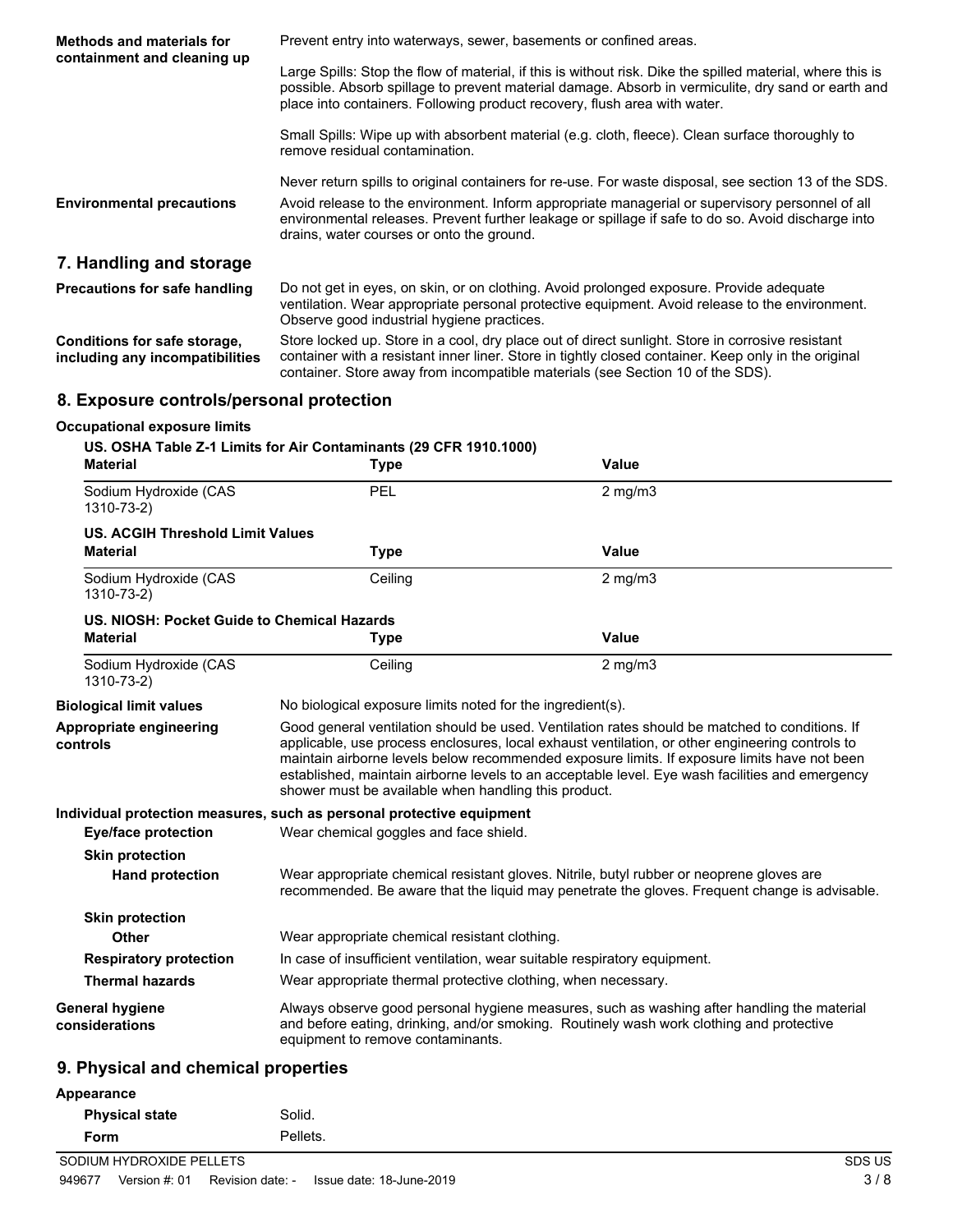| Color                                             | White.                                                |
|---------------------------------------------------|-------------------------------------------------------|
| Odor                                              | Not available.                                        |
| Odor threshold                                    | Not available.                                        |
| Melting point/freezing point                      | 604.4 °F (318 °C)                                     |
| Initial boiling point and boiling<br>range        | 2534 °F (1390 °C)                                     |
| <b>Flash point</b>                                | Not available.                                        |
| <b>Evaporation rate</b>                           | Not available.                                        |
| Flammability (solid, gas)                         | Not flammable.                                        |
| Upper/lower flammability or explosive limits      |                                                       |
| <b>Flammability limit - lower</b><br>(%)          | Not available.                                        |
| <b>Flammability limit - upper</b><br>(%)          | Not available.                                        |
| Explosive limit - lower (%)                       | Not available.                                        |
| Explosive limit - upper (%)                       | Not available.                                        |
|                                                   |                                                       |
| <b>Vapor pressure</b>                             | < 18 mmHg (68 °F (20 °C))<br>3 mmHg (98.6 °F (37 °C)) |
| <b>Vapor density</b>                              | 1.38                                                  |
| <b>Relative density</b>                           | $2.13$ g/cm $3$                                       |
| Solubility(ies)                                   |                                                       |
| Solubility (water)                                | soluble in water                                      |
| <b>Partition coefficient</b><br>(n-octanol/water) | Not available.                                        |
| <b>Auto-ignition temperature</b>                  | Not available.                                        |
| <b>Decomposition temperature</b>                  | Not available.                                        |
| <b>Viscosity</b>                                  | Not available.                                        |
| <b>Other information</b>                          |                                                       |
| <b>Explosive properties</b>                       | Not explosive.                                        |
| <b>Molecular formula</b>                          | H-Na-O                                                |
| <b>Molecular weight</b>                           | 40 g/mol                                              |

## **10. Stability and reactivity**

| <b>Reactivity</b>                            | Reacts violently with strong acids. May be corrosive to metals.       |
|----------------------------------------------|-----------------------------------------------------------------------|
| <b>Chemical stability</b>                    | Material is stable under normal conditions.                           |
| <b>Possibility of hazardous</b><br>reactions | Hazardous polymerization does not occur.                              |
| <b>Conditions to avoid</b>                   | Contact with incompatible materials. Do not mix with other chemicals. |
| Incompatible materials                       | Strong acids. Metals.                                                 |
| <b>Hazardous decomposition</b><br>products   | No hazardous decomposition products are known.                        |

### **11. Toxicological information**

### **Information on likely routes of exposure**

| <b>Inhalation</b>                                                                  | May cause irritation to the respiratory system. Prolonged inhalation may be harmful.                                                                                                                                                                    |
|------------------------------------------------------------------------------------|---------------------------------------------------------------------------------------------------------------------------------------------------------------------------------------------------------------------------------------------------------|
| <b>Skin contact</b>                                                                | Causes severe skin burns.                                                                                                                                                                                                                               |
| Eye contact                                                                        | Causes serious eye damage.                                                                                                                                                                                                                              |
| Ingestion                                                                          | Causes digestive tract burns.                                                                                                                                                                                                                           |
| Symptoms related to the<br>physical, chemical and<br>toxicological characteristics | Burning pain and severe corrosive skin damage. Causes serious eye damage. Symptoms may<br>include stinging, tearing, redness, swelling, and blurred vision. Permanent eye damage including<br>blindness could result. May cause respiratory irritation. |

### **Information on toxicological effects**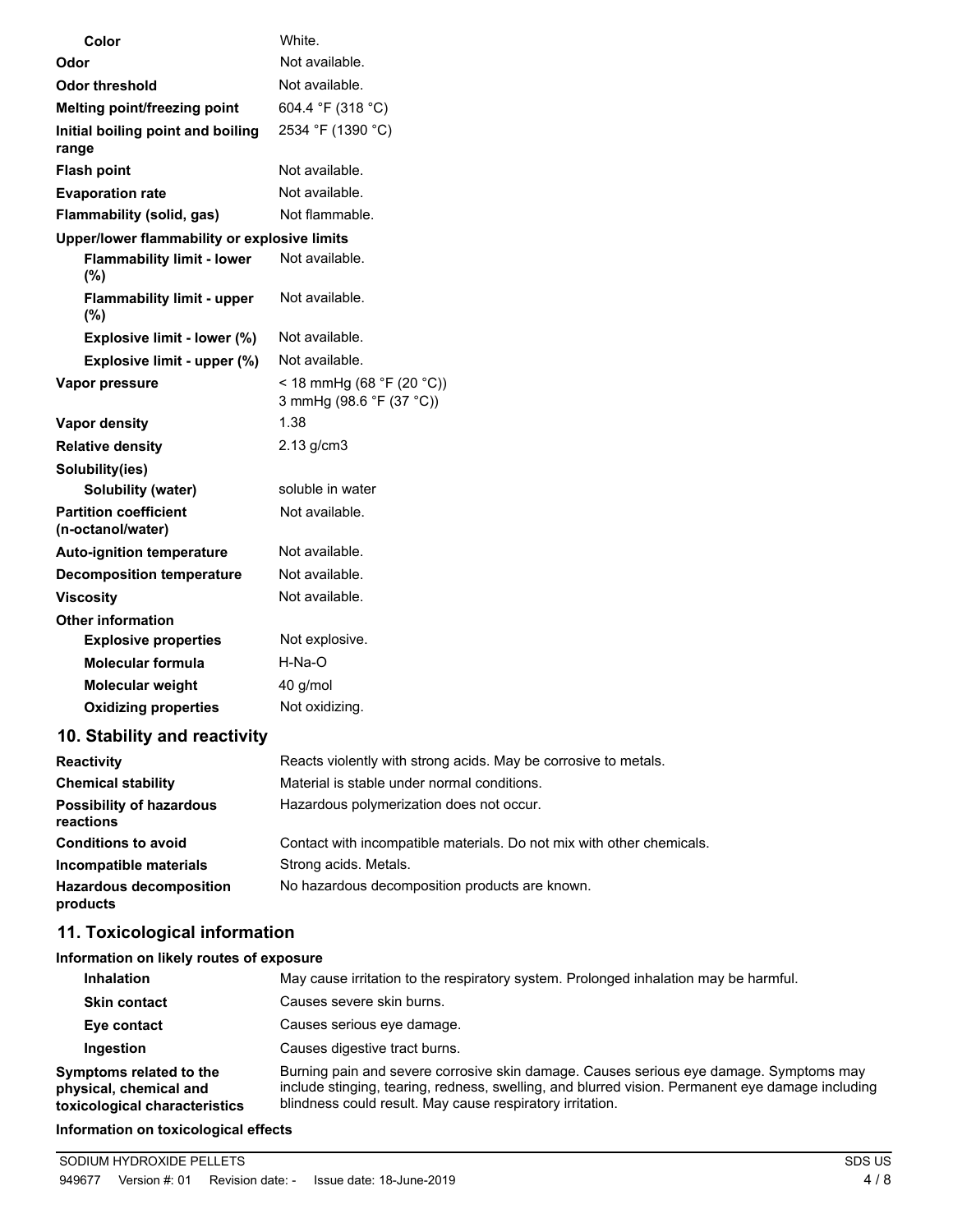| <b>Acute toxicity</b>                                         | Not expected to be acutely toxic.                                                                                   |
|---------------------------------------------------------------|---------------------------------------------------------------------------------------------------------------------|
| <b>Skin corrosion/irritation</b>                              | Causes severe skin burns and eye damage.                                                                            |
| Serious eye damage/eye<br>irritation                          | Causes serious eye damage.                                                                                          |
| Respiratory or skin sensitization                             |                                                                                                                     |
| <b>Respiratory sensitization</b>                              | Not a respiratory sensitizer.                                                                                       |
| <b>Skin sensitization</b>                                     | This product is not expected to cause skin sensitization.                                                           |
| Germ cell mutagenicity                                        | No data available to indicate product or any components present at greater than 0.1% are<br>mutagenic or genotoxic. |
| Carcinogenicity                                               | Not classifiable as to carcinogenicity to humans.                                                                   |
| <b>IARC Monographs. Overall Evaluation of Carcinogenicity</b> |                                                                                                                     |
| Not listed.<br><b>NTP Report on Carcinogens</b>               |                                                                                                                     |
| Not listed.                                                   |                                                                                                                     |
|                                                               | OSHA Specifically Regulated Substances (29 CFR 1910.1001-1053)                                                      |
| Not listed.                                                   |                                                                                                                     |
| <b>Reproductive toxicity</b>                                  | This product is not expected to cause reproductive or developmental effects.                                        |
| Specific target organ toxicity -<br>single exposure           | May cause respiratory irritation.                                                                                   |
| Specific target organ toxicity -<br>repeated exposure         | Not classified.                                                                                                     |
| <b>Aspiration hazard</b>                                      | Not an aspiration hazard.                                                                                           |
| <b>Chronic effects</b>                                        | Prolonged inhalation may be harmful.                                                                                |
| 12. Ecological information                                    |                                                                                                                     |

| <b>Ecotoxicity</b>               | Harmful to aquatic life.                                                                                      |
|----------------------------------|---------------------------------------------------------------------------------------------------------------|
| Persistence and degradability    | No data is available on the degradability of this substance.                                                  |
| <b>Bioaccumulative potential</b> | No data available.                                                                                            |
| Mobility in soil                 | This product is water soluble and may disperse in soil. Expected to be mobile in soil.                        |
| Other adverse effects            | The product may affect the acidity (pH-factor) in water with risk of harmful effects to aquatic<br>organisms. |

# **13. Disposal considerations**

| <b>Disposal instructions</b>             | Collect and reclaim or dispose in sealed containers at licensed waste disposal site. Incinerate the<br>material under controlled conditions in an approved incinerator. Do not allow this material to drain<br>into sewers/water supplies. Do not contaminate ponds, waterways or ditches with chemical or used<br>container. Dispose of contents/container in accordance with local/regional/national/international<br>requlations. |
|------------------------------------------|--------------------------------------------------------------------------------------------------------------------------------------------------------------------------------------------------------------------------------------------------------------------------------------------------------------------------------------------------------------------------------------------------------------------------------------|
| Local disposal regulations               | Dispose in accordance with all applicable regulations.                                                                                                                                                                                                                                                                                                                                                                               |
| Hazardous waste code                     | D002: Waste Corrosive material $[PH \le 2$ or $= >12.5$ , or corrosive to steel<br>The waste code should be assigned in discussion between the user, the producer and the waste<br>disposal company.                                                                                                                                                                                                                                 |
| Waste from residues / unused<br>products | Dispose of in accordance with local regulations. Empty containers or liners may retain some<br>product residues. This material and its container must be disposed of in a safe manner (see:<br>Disposal instructions).                                                                                                                                                                                                               |
| Contaminated packaging                   | Since emptied containers may retain product residue, follow label warnings even after container is<br>emptied. Empty containers should be taken to an approved waste handling site for recycling or<br>disposal.                                                                                                                                                                                                                     |

# **14. Transport information**

| UN number                  | UN1823                  |
|----------------------------|-------------------------|
| UN proper shipping name    | Sodium hydroxide, solid |
| Transport hazard class(es) |                         |
| Class                      | 8                       |
| <b>Subsidiary risk</b>     |                         |
| Label(s)                   | 8                       |
| <b>Packing group</b>       |                         |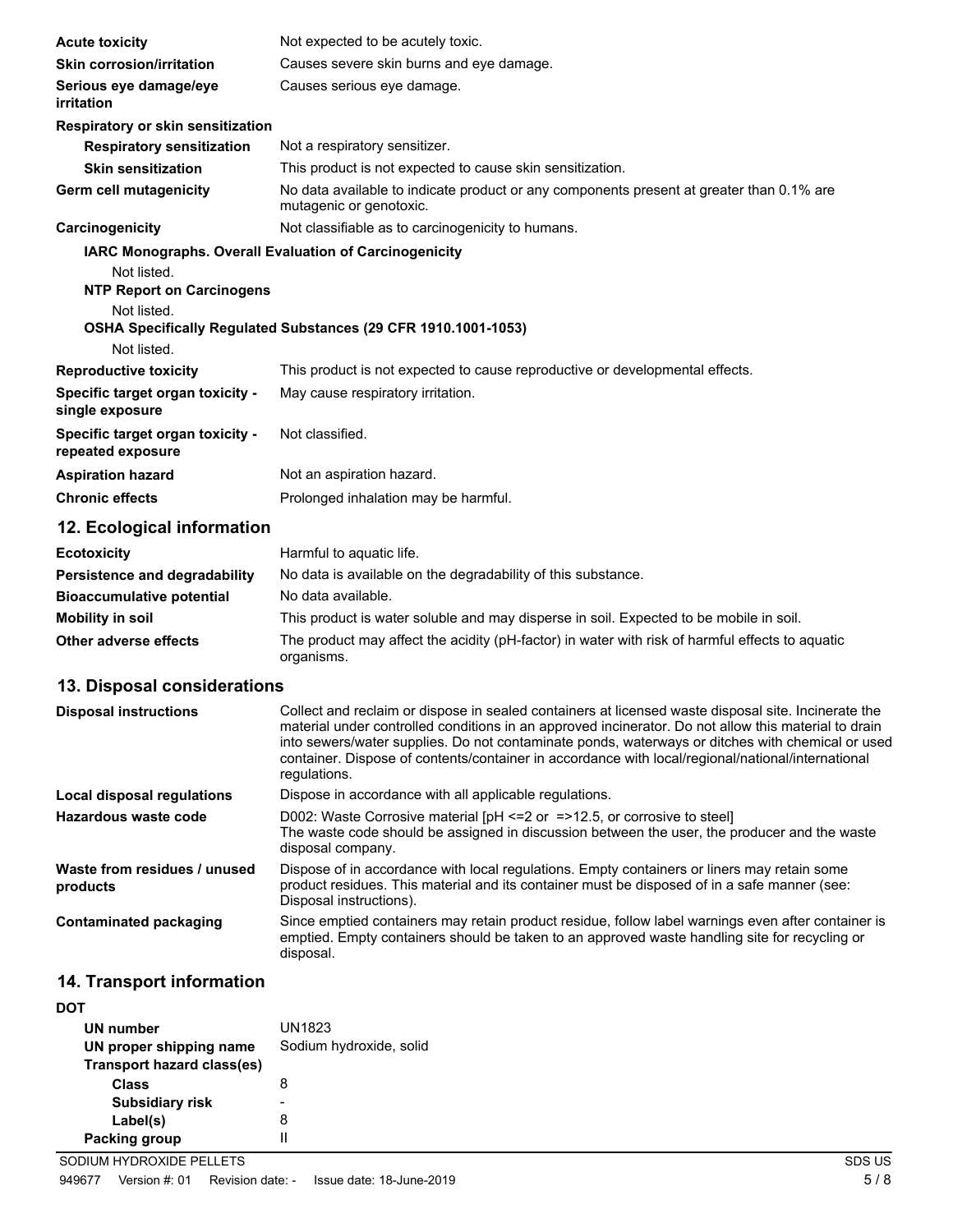| <b>Environmental hazards</b>                                                       |                                                                                                      |  |  |
|------------------------------------------------------------------------------------|------------------------------------------------------------------------------------------------------|--|--|
| <b>Marine pollutant</b>                                                            | No                                                                                                   |  |  |
|                                                                                    | Special precautions for user Read safety instructions, SDS and emergency procedures before handling. |  |  |
| <b>Special provisions</b>                                                          | IB8, IP2, IP4, T3, TP33                                                                              |  |  |
| <b>Packaging exceptions</b>                                                        | 154                                                                                                  |  |  |
| Packaging non bulk                                                                 | 212                                                                                                  |  |  |
| <b>Packaging bulk</b>                                                              | 240                                                                                                  |  |  |
| <b>IATA</b>                                                                        |                                                                                                      |  |  |
| UN number                                                                          | <b>UN1823</b>                                                                                        |  |  |
| UN proper shipping name                                                            | Sodium hydroxide, solid                                                                              |  |  |
| <b>Transport hazard class(es)</b>                                                  |                                                                                                      |  |  |
| <b>Class</b>                                                                       | 8                                                                                                    |  |  |
| <b>Subsidiary risk</b>                                                             |                                                                                                      |  |  |
| <b>Packing group</b>                                                               | $\mathbf{H}$                                                                                         |  |  |
| <b>Environmental hazards</b>                                                       | No.                                                                                                  |  |  |
| <b>ERG Code</b>                                                                    | 8L                                                                                                   |  |  |
|                                                                                    | Special precautions for user Read safety instructions, SDS and emergency procedures before handling. |  |  |
| <b>IMDG</b>                                                                        |                                                                                                      |  |  |
| <b>UN number</b>                                                                   | <b>UN1823</b>                                                                                        |  |  |
| UN proper shipping name                                                            | SODIUM HYDROXIDE, SOLID                                                                              |  |  |
| Transport hazard class(es)                                                         |                                                                                                      |  |  |
| <b>Class</b>                                                                       | 8                                                                                                    |  |  |
| <b>Subsidiary risk</b>                                                             |                                                                                                      |  |  |
| <b>Packing group</b>                                                               | Ш                                                                                                    |  |  |
| <b>Environmental hazards</b>                                                       |                                                                                                      |  |  |
| <b>Marine pollutant</b>                                                            | <b>No</b>                                                                                            |  |  |
| EmS                                                                                | F-A, S-B                                                                                             |  |  |
|                                                                                    | Special precautions for user Read safety instructions, SDS and emergency procedures before handling. |  |  |
| Transport in bulk according to                                                     | Not applicable.                                                                                      |  |  |
| Annex II of MARPOL 73/78 and                                                       |                                                                                                      |  |  |
| the <b>IBC</b> Code                                                                |                                                                                                      |  |  |
|                                                                                    |                                                                                                      |  |  |
| 15. Regulatory information                                                         |                                                                                                      |  |  |
| <b>US federal regulations</b>                                                      | This product is a "Hazardous Chemical" as defined by the OSHA Hazard Communication                   |  |  |
|                                                                                    | Standard, 29 CFR 1910.1200.                                                                          |  |  |
|                                                                                    | TSCA Section 12(b) Export Notification (40 CFR 707, Subpt. D)                                        |  |  |
| Not regulated.                                                                     |                                                                                                      |  |  |
|                                                                                    | <b>CERCLA Hazardous Substance List (40 CFR 302.4)</b>                                                |  |  |
| Sodium Hydroxide (CAS 1310-73-2)                                                   | Listed.                                                                                              |  |  |
| <b>SARA 304 Emergency release notification</b>                                     |                                                                                                      |  |  |
| Not regulated.                                                                     |                                                                                                      |  |  |
|                                                                                    | OSHA Specifically Regulated Substances (29 CFR 1910.1001-1053)                                       |  |  |
| Not listed.                                                                        |                                                                                                      |  |  |
| <b>Toxic Substances Control Act (TSCA)</b>                                         | This substance is on the TSCA 8(b) inventory and is designated "active".                             |  |  |
|                                                                                    | Superfund Amendments and Reauthorization Act of 1986 (SARA)                                          |  |  |
| <b>SARA 302 Extremely hazardous substance</b>                                      |                                                                                                      |  |  |
| Not listed.                                                                        |                                                                                                      |  |  |
|                                                                                    |                                                                                                      |  |  |
| SARA 311/312 Hazardous                                                             | Yes                                                                                                  |  |  |
| chemical                                                                           |                                                                                                      |  |  |
| <b>Classified hazard</b>                                                           | Corrosive to metal                                                                                   |  |  |
| Skin corrosion or irritation<br>categories<br>Serious eye damage or eye irritation |                                                                                                      |  |  |
|                                                                                    | Specific target organ toxicity (single or repeated exposure)                                         |  |  |
|                                                                                    |                                                                                                      |  |  |

### **SARA 313 (TRI reporting)** Not regulated.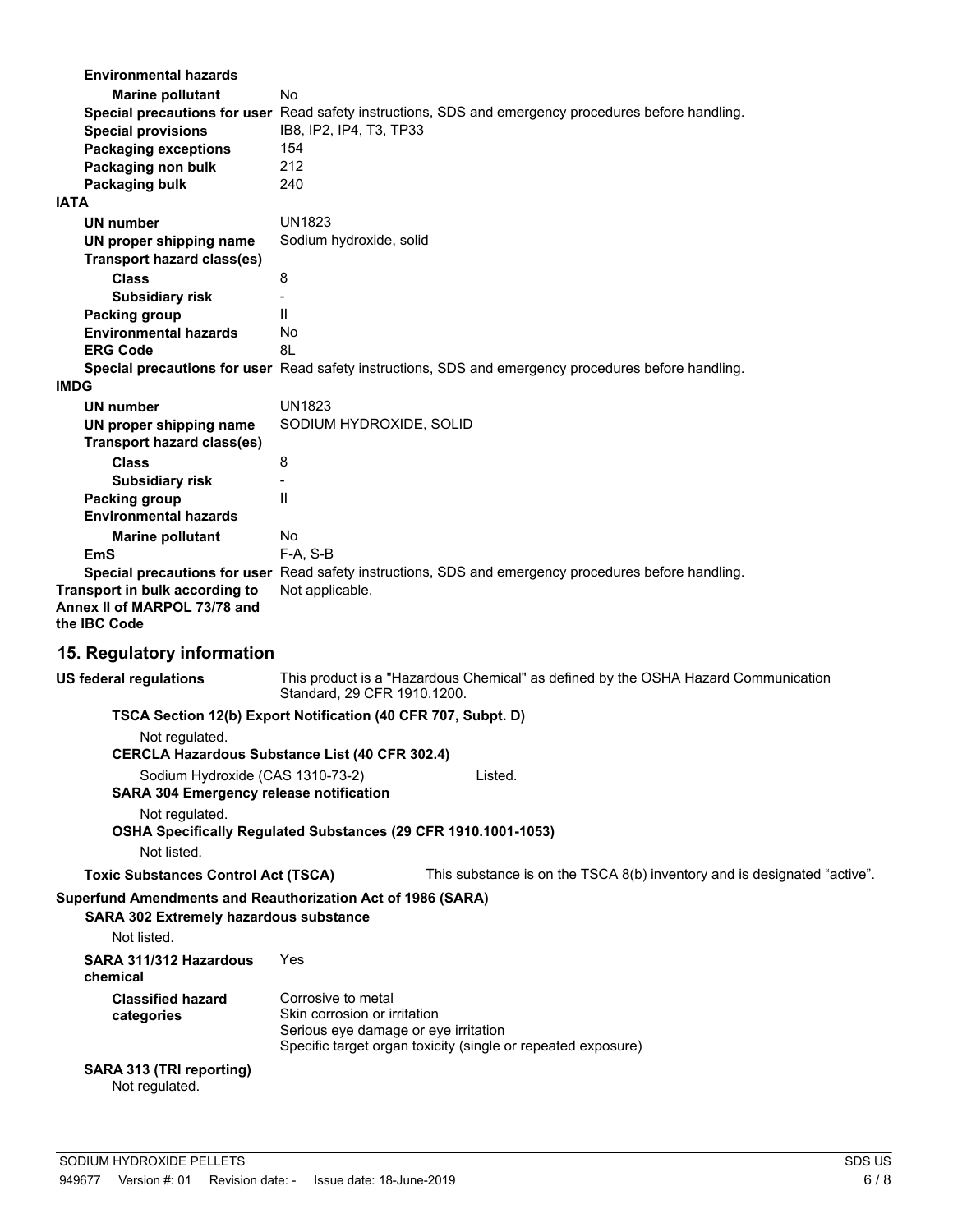### **Other federal regulations**

#### **Clean Air Act (CAA) Section 112 Hazardous Air Pollutants (HAPs) List** Not regulated. **Clean Air Act (CAA) Section 112(r) Accidental Release Prevention (40 CFR 68.130)** Not regulated. **Clean Water Act (CWA)** Hazardous substance **Section 112(r) (40 CFR 68.130) Safe Drinking Water Act** Not regulated. **(SDWA)** Total food additive Direct food additive GRAS food additive **Food and Drug Administration (FDA)**

### **US state regulations**

### **US. Massachusetts RTK - Substance List**

Sodium Hydroxide (CAS 1310-73-2)

### **US. New Jersey Worker and Community Right-to-Know Act**

Sodium Hydroxide (CAS 1310-73-2)

### **US. Pennsylvania Worker and Community Right-to-Know Law**

Sodium Hydroxide (CAS 1310-73-2)

### **US. Rhode Island RTK**

Sodium Hydroxide (CAS 1310-73-2)

#### **California Proposition 65**

California Safe Drinking Water and Toxic Enforcement Act of 1986 (Proposition 65): This material is not known to contain any chemicals currently listed as carcinogens or reproductive toxins. For more information go to www.P65Warnings.ca.gov.

### **US. California. Candidate Chemicals List. Safer Consumer Products Regulations (Cal. Code Regs, tit. 22, 69502.3, subd. (a))**

Sodium Hydroxide (CAS 1310-73-2)

### **International Inventories**

| Country(s) or region        | Inventory name                                                            | On inventory (yes/no)* |
|-----------------------------|---------------------------------------------------------------------------|------------------------|
| Australia                   | Australian Inventory of Chemical Substances (AICS)                        | Yes                    |
| Canada                      | Domestic Substances List (DSL)                                            | Yes                    |
| Canada                      | Non-Domestic Substances List (NDSL)                                       | No                     |
| China                       | Inventory of Existing Chemical Substances in China (IECSC)                | Yes                    |
| Europe                      | European Inventory of Existing Commercial Chemical<br>Substances (EINECS) | Yes                    |
| Europe                      | European List of Notified Chemical Substances (ELINCS)                    | No                     |
| Japan                       | Inventory of Existing and New Chemical Substances (ENCS)                  | Yes                    |
| Korea                       | Existing Chemicals List (ECL)                                             | Yes                    |
| New Zealand                 | New Zealand Inventory                                                     | Yes                    |
| Philippines                 | Philippine Inventory of Chemicals and Chemical Substances<br>(PICCS)      | Yes                    |
| Taiwan                      | Taiwan Chemical Substance Inventory (TCSI)                                | Yes                    |
| United States & Puerto Rico | Toxic Substances Control Act (TSCA) Inventory                             | Yes                    |

\*A "Yes" indicates this product complies with the inventory requirements administered by the governing country(s).

A "No" indicates that one or more components of the product are not listed or exempt from listing on the inventory administered by the governing country(s).

### **16. Other information, including date of preparation or last revision**

| <b>Issue date</b>               | 18-June-2019                                         |
|---------------------------------|------------------------------------------------------|
| <b>Revision date</b>            |                                                      |
| <b>Version #</b>                | 01                                                   |
| <b>HMIS<sup>®</sup></b> ratings | Health: $3$<br>Flammability: 0<br>Physical hazard: 4 |